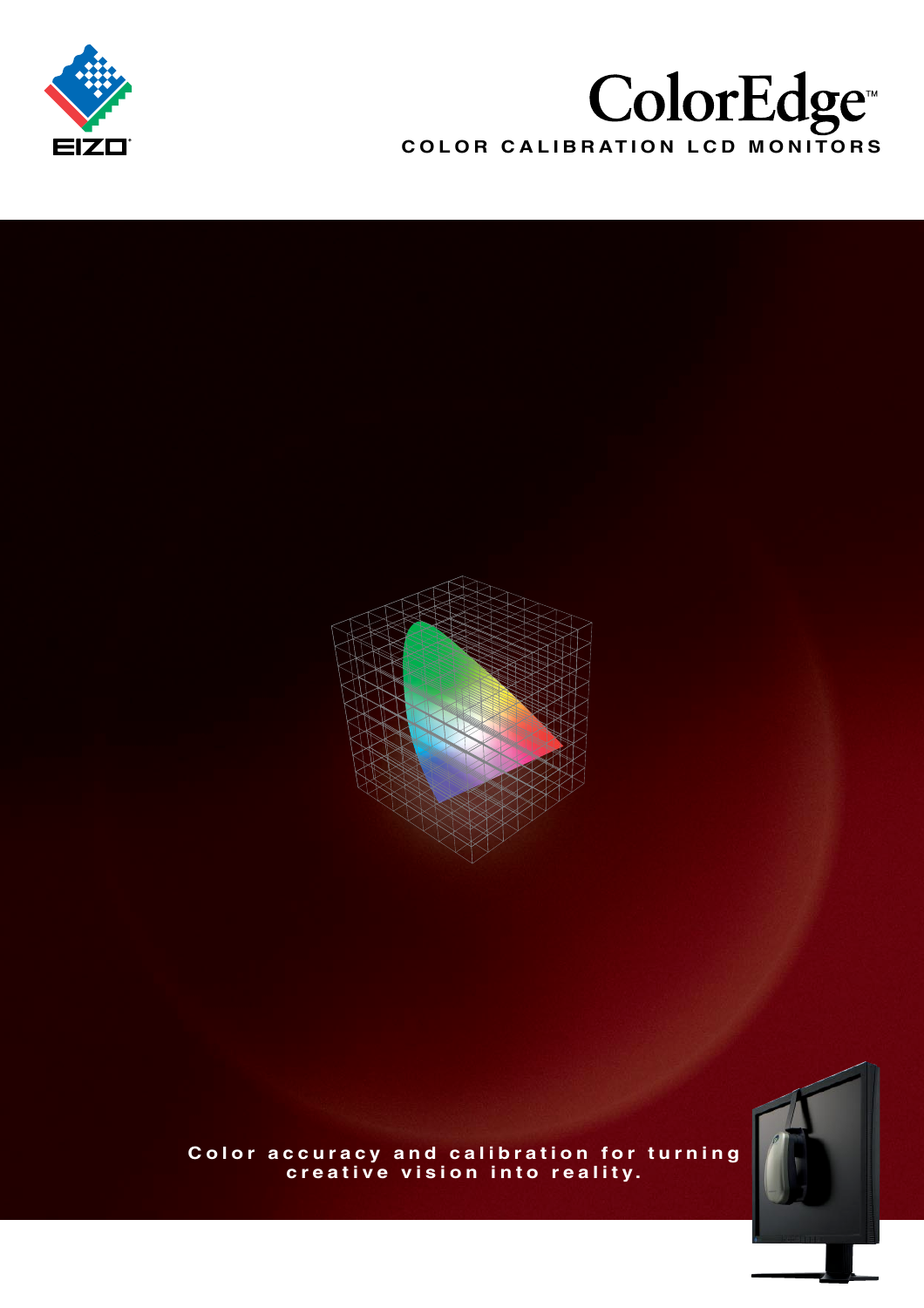## **FACTORY ADJUSTMENT OF GAMMA**

Not only are the ColorEdge models designed for accurate color reproduction, but each unit is adjusted at the factory to a gamma value of 2.2. This is accomplished by measuring the R, G and B gamma values from  $0 - 255$ , then using the monitor's 10-bit Look-Up Table (LUT)



*Each monitor adjusted individually at the factory. (For illustrative purposes only. Actual adjustment is performed in a darkroom.)*

with its 1,021-tone palette to select the 256 most appropriate tones to achieve the 2.2 value. Users can also set their own values from 1.8 to 2.6 with the ColorNavigator software.

This is important because accurate, non-fluctuating gamma values are necessary for the proper display of color. If colors are not based on specific values and cannot be adjusted, images will be displayed differently by different monitors. ColorEdge monitors



provide both precision and consistency, so graphics professionals can be sure that the final product will look exactly the way they want it to. In fact, each monitor comes with an Adjustment Certificate that certifies the measurement results of the gamma value.

#### **ACCURATE COLOR TEMPERATURE**

Another important factor in achieving accurate, natural colors, especially for midtones, is setting the proper color temperature for white (white point). The CG21 and CG18 are exceptionally versatile in this regard, providing color temperature adjustment from 4,000K to 10,000K in 500K increments (including 9,300K). This wide range ensures that users can achieve the optimum color temperature for any type of work, such as "paper white" for DTP.

## **COLORNAVIGATOR CALIBRATION SOFTWARE**

Both ColorEdge monitors come bundled with EIZO's own ColorNavigator calibration software. ColorNavigator is designed to be

used with the GretagMacbeth Eye-One<sup>™</sup> spectrophotometer (sold separately), making it a simple matter to adjust brightness, color temperature and gamma to exactly the desired values. This degree of accuracy means that if the photographer, designer and printer all use ColorNavigator, they are assured of achieving precise color matching. In addition,



*ColorNavigator adjustment screen and calibration results.*

calibration results can be saved as a ColorSync profile and used for color management with other peripheral devices.

ColorNavigator was developed by EIZO to take full advantage of the hardware capabilities, specifically the 10-bit Look-Up Table, of the CG21 and CG18. As such, it provides accuracy and convenience unmatched by other calibration software.



*Note: ColorNavigator is compatible with the Macintosh® OS 9.2.2 and OS X 10.2 or later, and Windows 98SE/Me/2000/XP operating systems.*

### **COLOR AND CLARITY TO THE HIGHEST STANDARDS**

The CG21 employs a Super IPS (In-Plane Switching) panel, while the CG18 has a Dual-Domain IPS panel. Products of the latest LCD technology, these panels offer a 400:1 contrast ratio, high 250 cd/m2 brightness, and a color reproduction range on par with CRT standards. They also feature wide 170° viewing angles with barely any color shift when seen from off-center. An EIZO-patented circuit stabilizes the brightness level after startup, preventing annoying brightness fluctuations.



## **ERGONOMIC THIN BEZEL DESIGN**

Like all EIZO LCD monitors, these two models are ergonomically designed to provide a number of practical benefits. First is the considerable space saved on the desktop by the thin bezels on all four sides. This design also minimizes the distance between screens in multi-panel arrays. Both monitors have height adjustable stands (CG18: 100 mm, CG21: 82 mm) and allow 40° tilt and 70° swivel, so every person can find the optimum viewing position. The panels also rotate 90° for portrait mode operation and can be removed from the stand for arm or wall mounting in accordance with VESA standards.

*Note: Specialty software (sold separately) is necessary for viewing in portrait mode.*

#### **DIGITAL AND ANALOG SUPPORT**

Both monitors accept digital and analog input. The CG21 has one DVI-I input for direct digital connection and one D-Sub input, while the CG18 has dual DVI-I inputs to allow the connection of two computers simultaneously. Priority can be given to one input, or switching between them can be done manually by pressing a button on the front bezel.

## **6-MODE FINE CONTRAST CONTROL**

The CG21 and CG18 provide the ability to "fine-tune" the image for the type of application being used. Six modes (Text, Picture, Movie, Custom, sRGB and Calibration) can be selected via a handy button on the front bezel. Each mode contains default settings for image parameters such as brightness, color temperature, gamma and saturation.